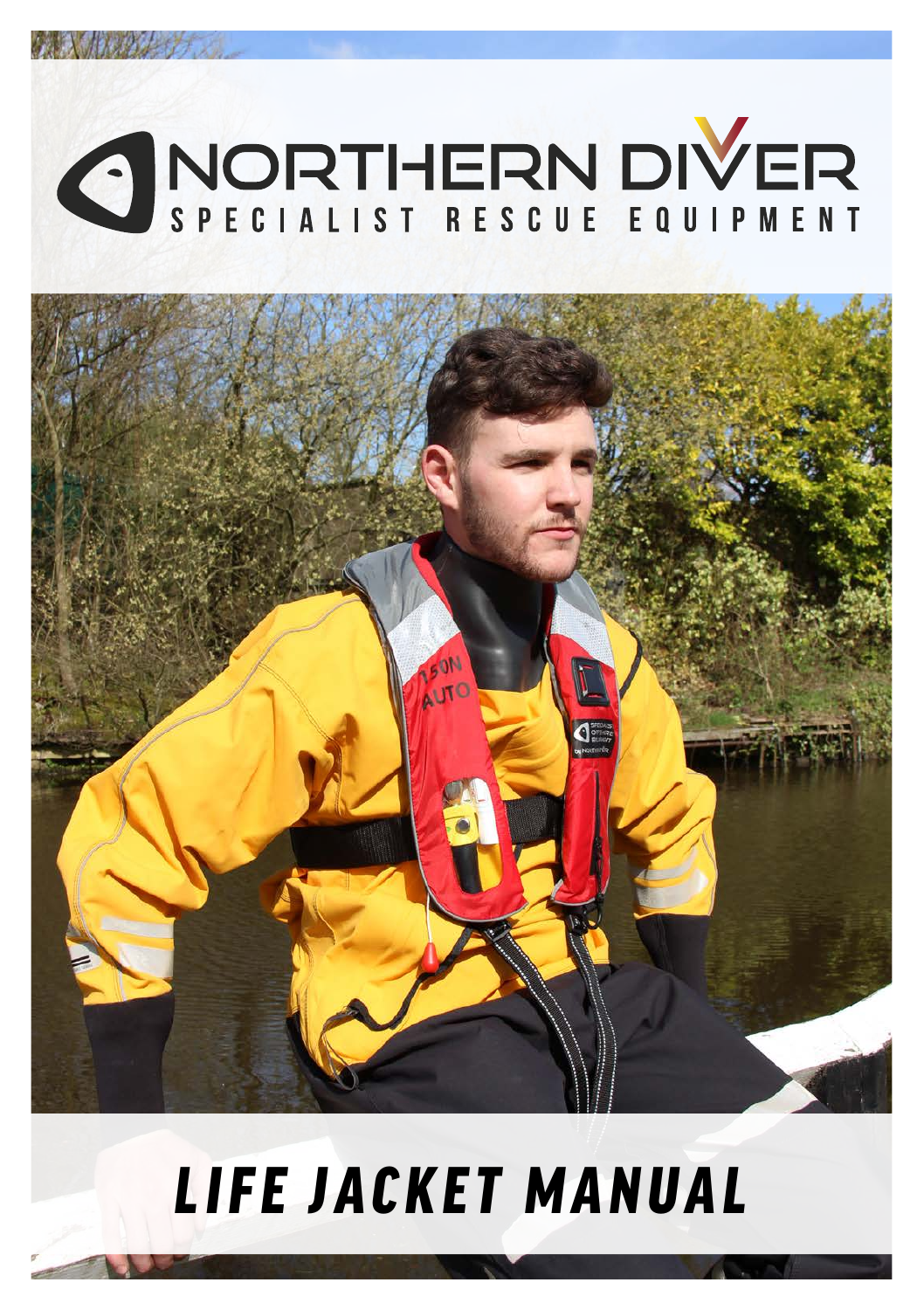### **WARNING**

**Read owner's manual and the label, located under the right side of the cover bag, thoroughly before using this product. If you do not completely understand these instructions, do not use this lifejacket.** 



*275N Automatic Life Jacket : ISO EN 12402-2*



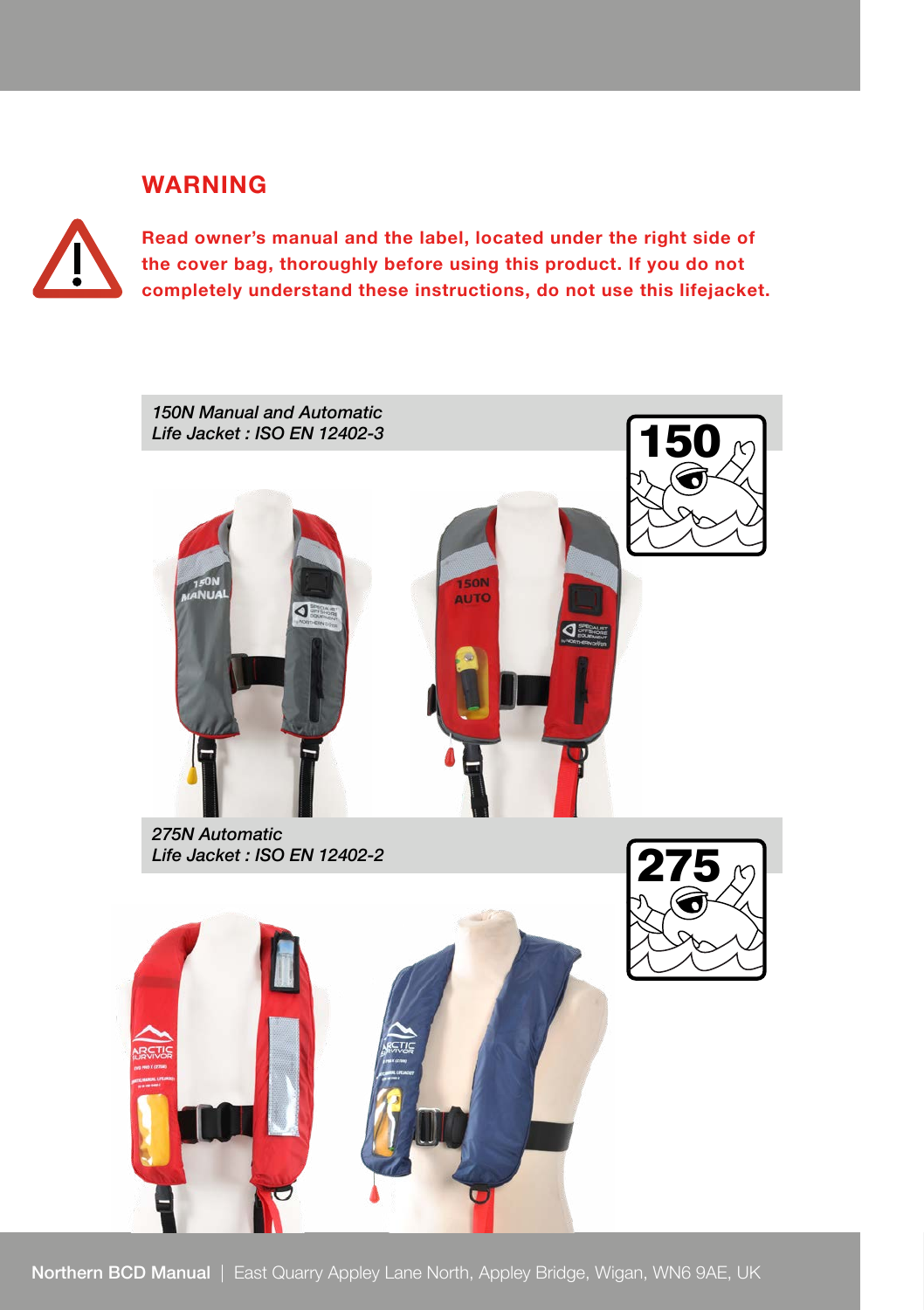## **MANUAL CONTENTS**

| Quick guide: Re-arming instructions UML manual  08           |
|--------------------------------------------------------------|
| Quick guide: Re-arming instructions auto/manual dissembly 10 |
|                                                              |
|                                                              |
|                                                              |
|                                                              |
|                                                              |
|                                                              |
|                                                              |
|                                                              |
|                                                              |
|                                                              |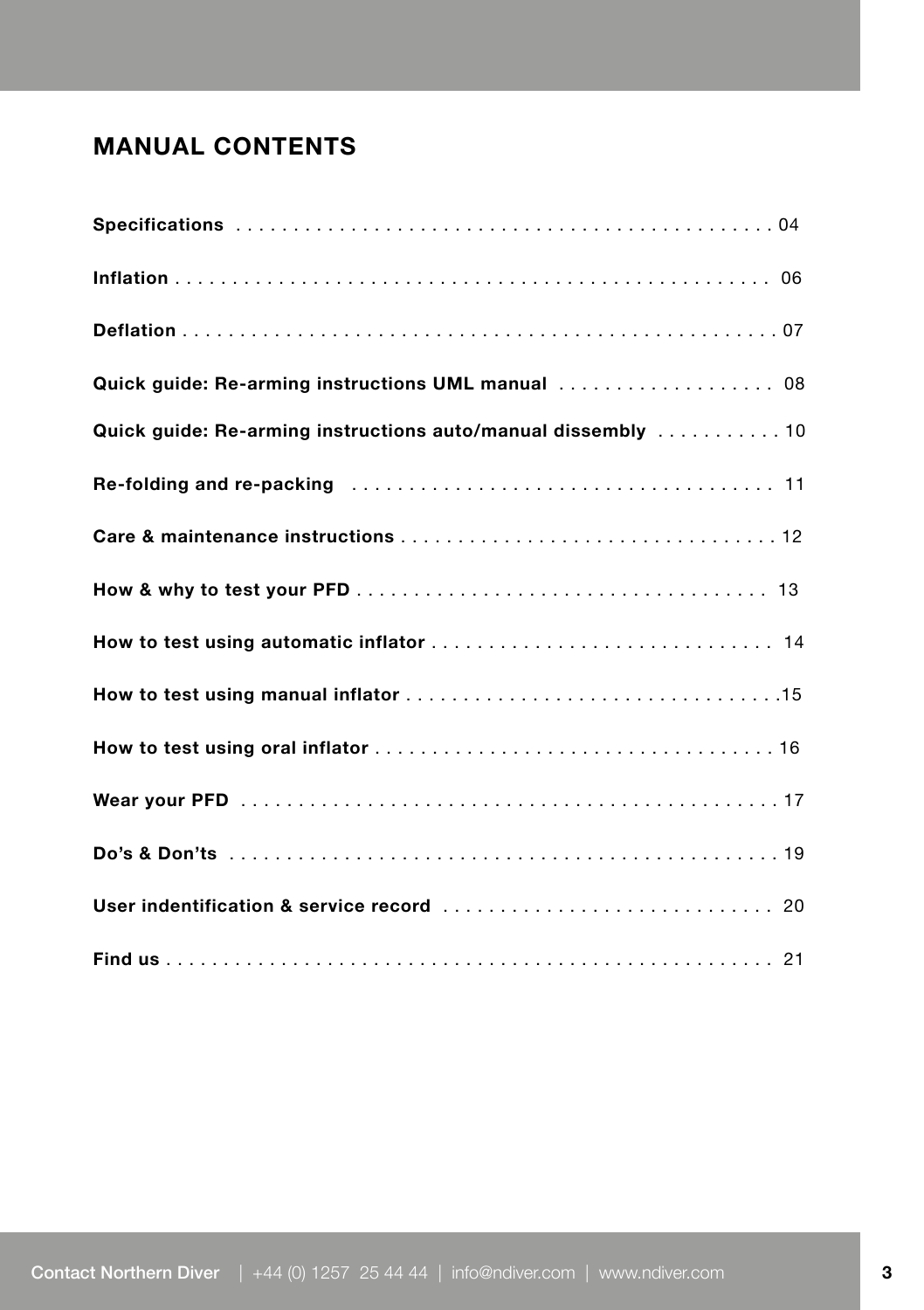## **SPECIFICATIONS**

This harness is suitable for an adult wearer of more than 50 kg. (If your PFD is equipped with harness).

This lifejacket is used for coastal or offshore navigation. Chest size: 30-52 inches (76 to132 cm).

Age Limitation: 16 years of age and older

| Exiting types of personal flotation<br>devices and their application                                        |                         |     |  |  |  |
|-------------------------------------------------------------------------------------------------------------|-------------------------|-----|--|--|--|
| Application                                                                                                 | Level of<br>performance |     |  |  |  |
| Offshore, extreme conditions, special protective<br>clothing, heavy equipment                               |                         | 275 |  |  |  |
| Offshore, foul weather clothing                                                                             | <b>Lifejacket</b>       | 150 |  |  |  |
| Sheltered waters, light clothing                                                                            |                         | 100 |  |  |  |
| Swimmers only, sheltered waters, help at hand,<br>limited protection against drowning, not a<br>lifejacket. | Buoyancy aid            | 50  |  |  |  |

## **INSTRUCTIONS FOR USE**

1. Where and how to check Inflation System Status Indicators:

Check Inflation System Status Indicators through the window panel. Ensure the Inflation System Status Indicator is green. If the Inflation System Status Indicator is red, the mechanism has been fired or incorretly fitted.

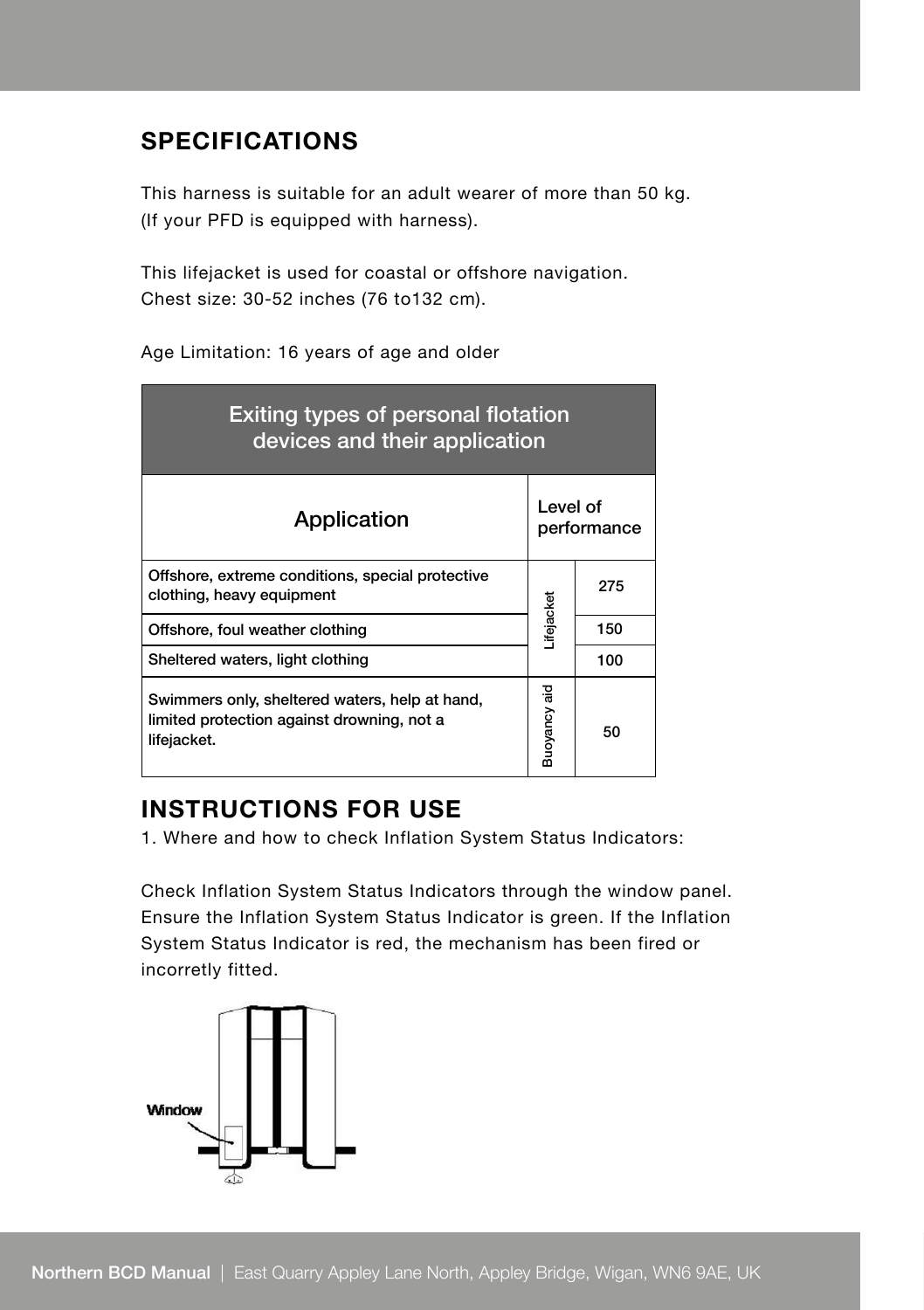#### 2. Donning Instructions: **DON LIKE A VEST**

#### STEP 1.

Wear like a jacket, inserting arms between straps and fabric.

#### STEP 2.

Close the front buckle, manual pull lanyard should be visible on your lower right side.

#### STEP 3. Adjust the harness through slide located on right side until comfortably close fit is obtained. Tuck free end of belt under waist.

*Note: A whistle is attached to the life jacket, it will be used if you fall into the water, to be easily located.* 





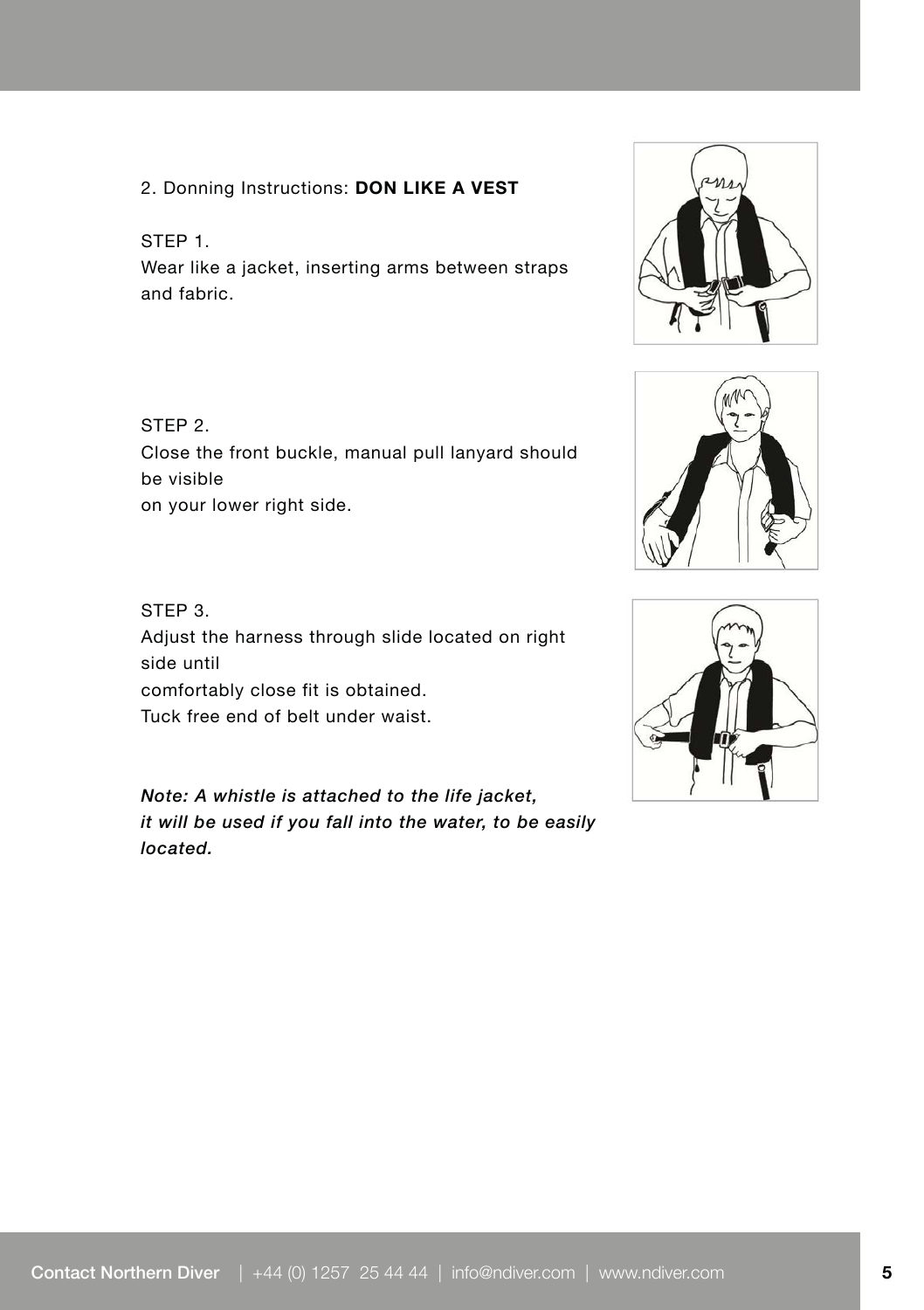## **NOTE:**



- 1. It is not a PFD until fully inflated.
- 2. Train yourself in the use of the device, do not use as a cushion.
- 3. The gas cylinders and dangerous goods, they must be kept away from children and not misused.
- 4. Full performance may not be achieved using waterproof clothing or in other circumstances.
- 5. Do not apply nappies which provide buoyancy when using the lifejacket.
- 6. The recommended temperature range on use is 2 to 40°C

#### **Inflation and Deflation**

#### **INFLATION**

Automatic inflation PFD: The PFD will inflate when fully immersed in water. Automatic/Manual PFDs can be manually inflated by grasping the manual inflation pull tab and pulling sharply downward.

Manual inflation PFD: The PFD is manually inflated by grasping the manual inflation pull tab and pulling sharply downward.

Oral Inflation: The oral inflation tube is located inside the cover on the wearer's left side. To inflate orally, access the inflation tube by opening the top portion of the cover, remove the dust cap, and blow air into the tube until the inflatable is firm.

*Note: Do not fully inflate the PFD orally and then inflate with CO2 cylinder as chamber could incur damage.*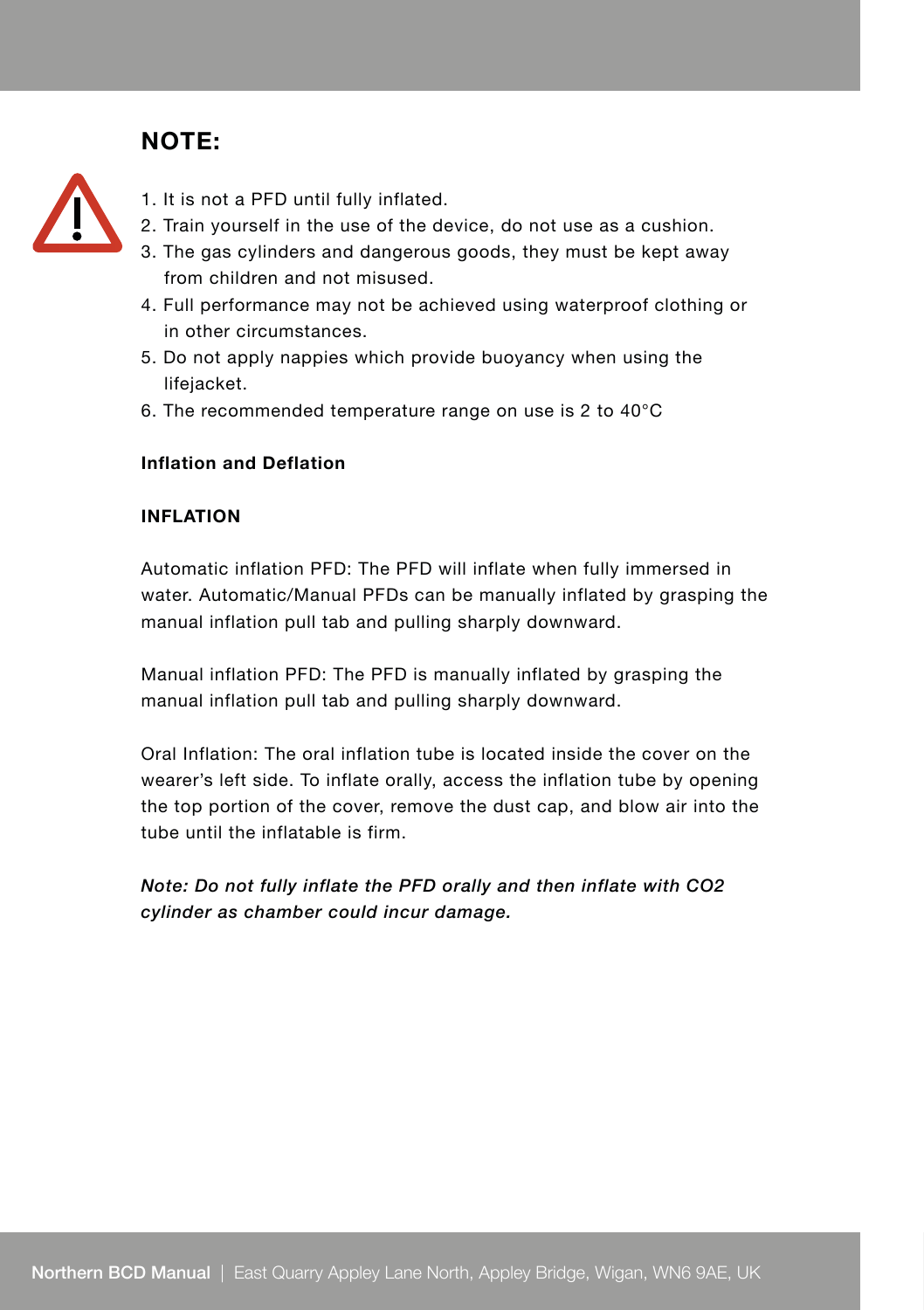## **DEFLATION:**

The deflation tab is located on top of the dust cap. Turn the dust cap upside down and insert the deflation mechanism into the oral tube. Hold the deflation mechanism in place with your finger and gently squeeze all the air out of the PFD. If the PFD has inflated while being worn, it may be necessary to partially deflate the PFD in order to remove it.

To remove all air, roll the PFD into a ball and squeeze while operating the deflation mechanism. The PFD will be difficult to fold and re-pack properly if not completely deflated.

PRACTICE wearing and adjusting your inflatable PFD in the water in order to be prepared for an emergency!

Practice wearing and inflating your PFD using different types of clothing. Wade into the water and manually inflate or allow your PFD to inflate automatically. Practice until you have complete confidence in the performance of your PFD.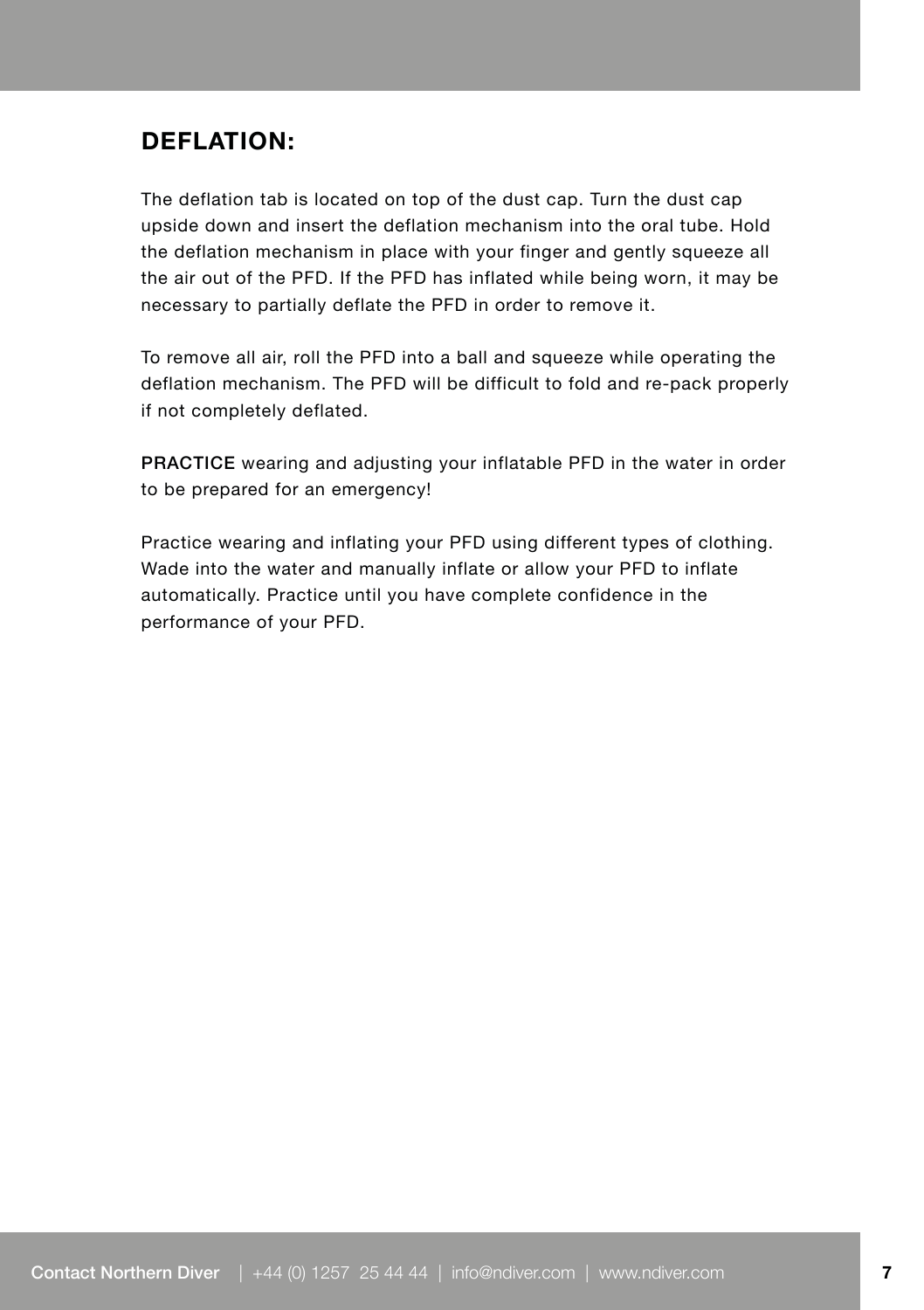## **QUICK GUIDE: RE-ARMING INSTRUCTIONS**

#### **UML MANUAL INFLATOR**

The charge of the C02 cylinder for your jacket is 33g or 60g



Step 1. Unscrew used CO2 cylinder in an anticlockwise direction. To avoid confusion later, we suggest discarding the old cylinder now in an environmentally friendly manner. Do not insert new cylinder at this time.

**1.**



Step 2. Close manual inflator arm within inflator body and carefully insert a new green indicator tab so that it fully covers the red semi-circle on the body.



Step 3. Look into threaded cylinder receiver and view the gasket. If worn, contact Northern Diver Repair Facility.

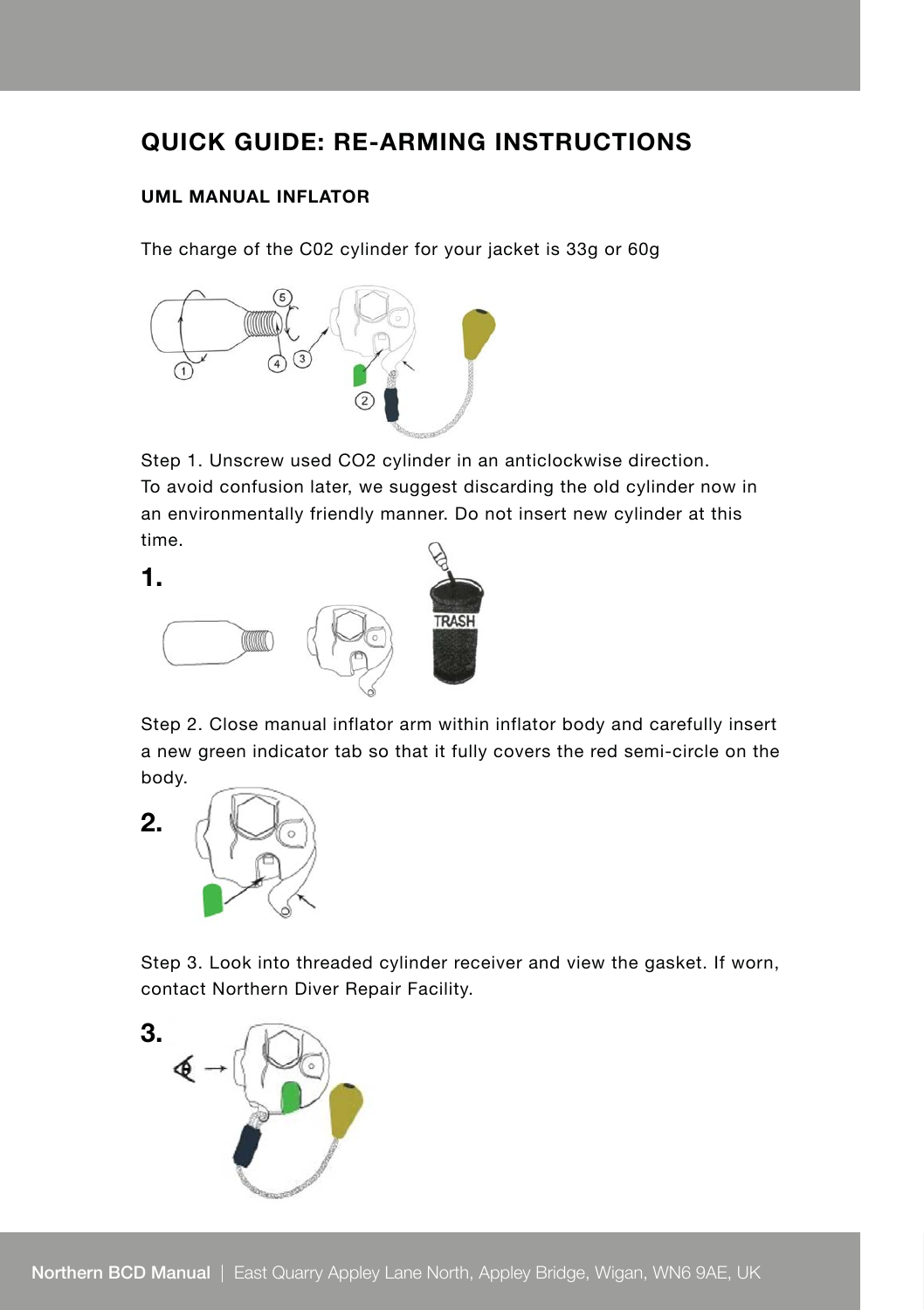Step 4. Inspect the face of the new cylinder. Be sure it is smooth and has no holes or scratches. There is a gross weight on the cylinder. If you have any questions about cylinder integrity, weigh the cylinder on a small scale, such as a postage scale.

Compare the weight printed on the cylinder to the actual weight. If they do not match within 5g, get another cylinder



Step 5. Screw new cylinder in a clockwise direction firmly into the inflator. Do not over-tighten, but ensure the fit is tight



Step 6. Check the inflator arming indicator every boating trip. The indicator and cylinder tightness tell you if there is a need for service. Check the cylinder face regularly to ensure it is not punctured. Be sure cylinder is screwed in tight.

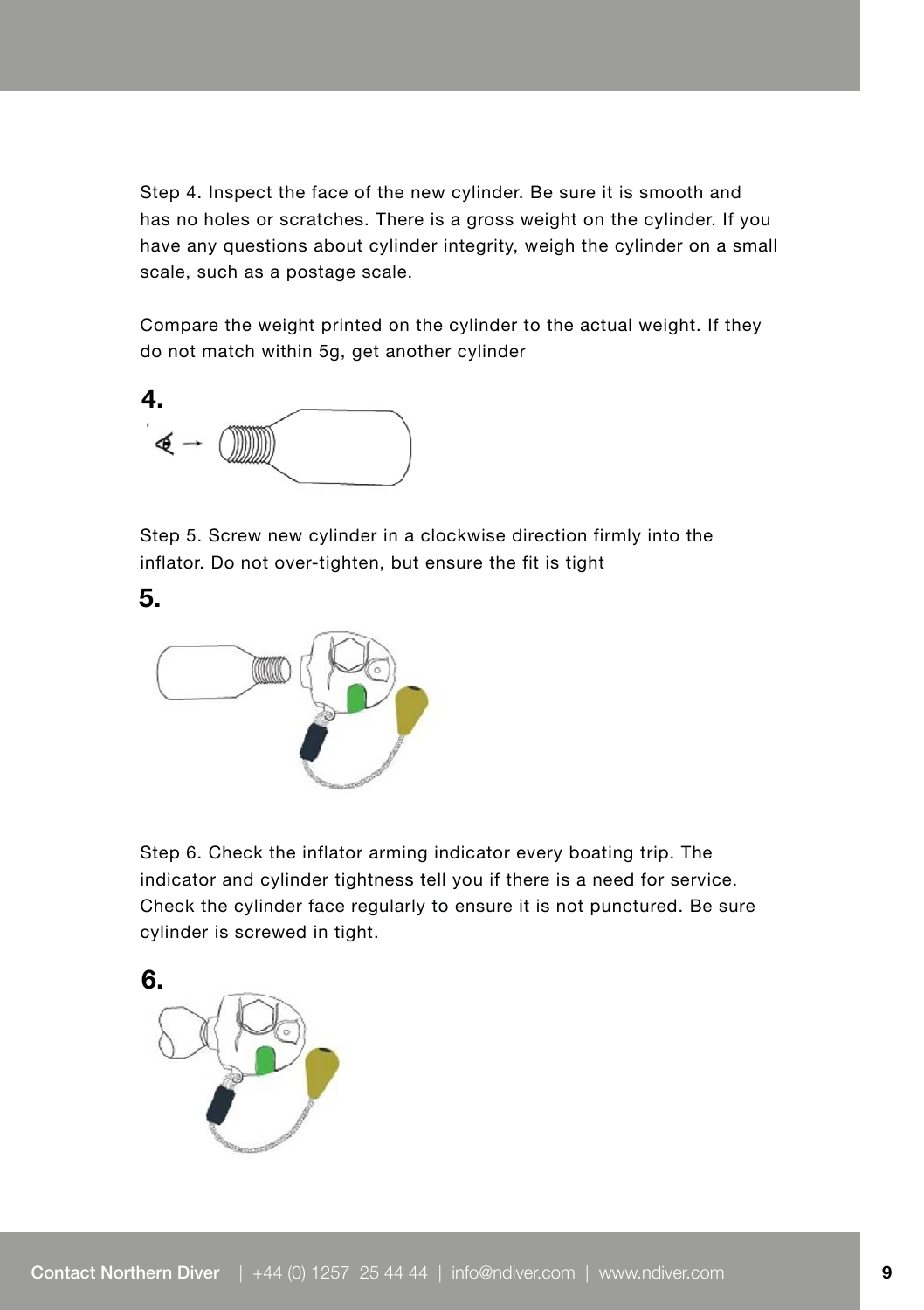## **QUICK GUIDE: RE-ARMING INSTRUCTIONS**

#### **UML AUTOMATIC/MANUAL INFLATOR (MK5) DISASSEMBLY (see figure)**

1. Unpack or open the lifejacket so that the manual/automatic inflator is visible.

2. Remove gas CO2 cylinder by firmly rotating cylinder anticlockwise. Discard cylinder in an environmentally friendly manner.

3. Remove cap by turning anticlockwise. Discard automatic firing cartridge.

4. Check the date on the automatic firing cartridge in the rearm kit.

5. Check the bottom of that automatic firing cartridge bottom is green.

#### 6. IMPORTANT

Install automatic firing cartridge by screwing clockwise until it meets the inflator body shoulder (no gap).

7. Install cylinder by rotating clockwise into inflator until cylinder is secured firmly in inflator.

8. Place indicator clip over red lever by aligning the arms on the clip with the slots in the inflator. Push firmly in the middle of the clip to snap in place.

9. Check to be sure service indicator is green and green indicator clip is firmly attached.

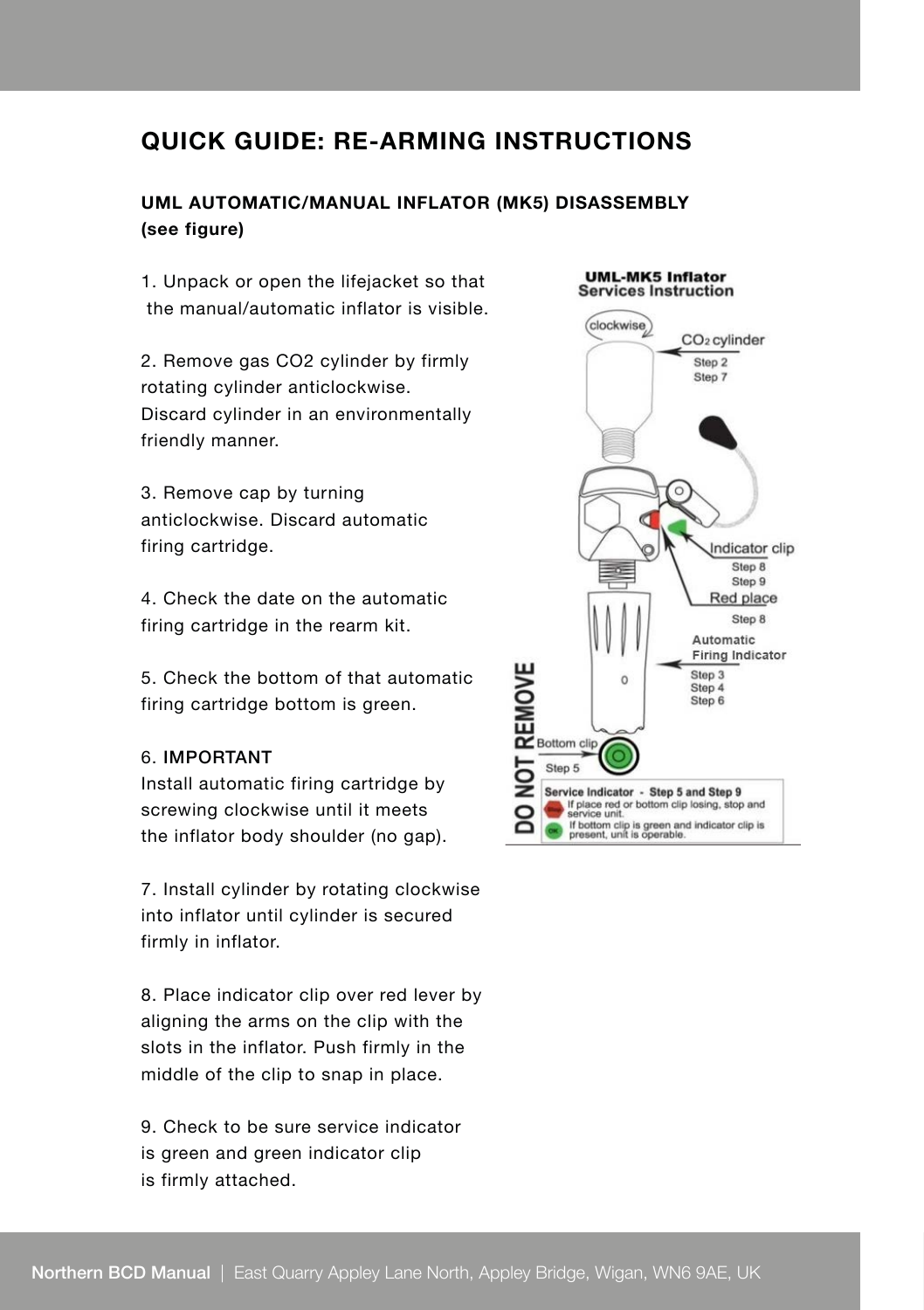## **RE-FOLDING AND RE-PACKING INSTRUCTIONS**

#### **S TYPE PFD**

- Step 1. Lay the device flat, fold the left lobe over and mate velcro strip.
- Step 2. Fold the right lobe over and mate velcro strip
- Step 3. Fold the top lobe over and mate velcro strip
- Step 4. Examine velcro strips



*Examine all strips, buckle and jerk to inflate tab to ensure that they are free from snag.*

#### **PRECAUTIONS FOR USE IN FREEZING TEMPERATURES**

The gas in a CO2 cartridge expands in hot weather and contracts in cold weather. At –33°C (–30°F) the bladder fill is 87% of the volume created at 22°C (70°F).

Under freezing conditions, the CO2 fills more slowly and achieves less buoyancy. This can be compensated by partially inflating the PFD with one or two breaths of air through the oral tube.

*Caution: Do not fully inflate by blowing in the oral tube and then inflate with the CO2 cylinder. Repeated CO2 inflation after oral inflation may damage the PFD.*

#### **IS YOUR PFD IN GOOD AND SERVICEABLE CONDITION?**

Check your PFD between outings to be sure that it is properly armed; that it is free of tears or holes; that all seams are securely sewn; and that the fabric, straps and hardware are still strong. Inspect the inflatable portion of the PFD in accordance with the Care and Maintenance Instructions below.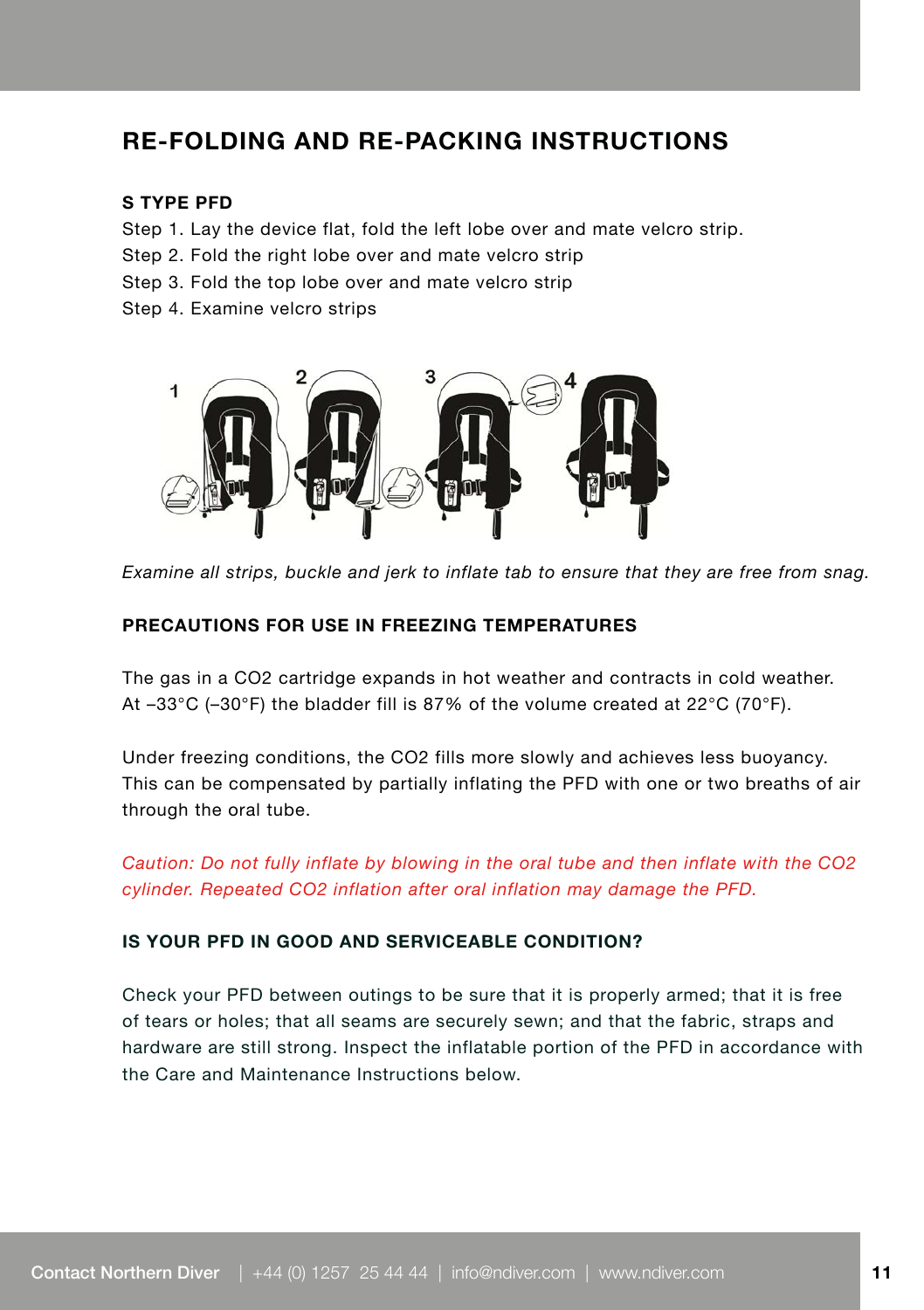## **CARE AND MAINTENANCE INSTRUCTIONS**

Each Use: Examine the service indicator through the window panel, ensuring it is green. If the service indicator is red, the mechanism has been fired or is incorrectly fitted.

#### Cleaning and Storing Your Inflatable PFD

Before cleaning your inflatable life jacket, remove the CO2 gas cylinder/ bayonet assembly and automatic firing cartridge (keep it dry):

Hand wash or sponge down in warm, soapy water and rinse with clean water.

Remove heavy stains from jacket by using pre-wash stain remover. Hand wash in warm water using regular liquid or powdered detergents. Do not use bleach or fabric softener. **DO NOT** dry-clean, iron or use a heater or tumble dry to quicken the process.

Hang to dry on a plastic coat hanger. Always store your inflatable life jacket in a dry place out of direct sunlight. Refer to re-arming instructions for automatic firing cartridge replacement.

#### **WHY ARE PFDS REQUIRED SAFETY EQUIPMENT?**

Drowning is the leading cause of fatalities involving recreational boating. A PFD provides flotation to help keep your head above water, help you to stay face-up in the water, and increases your chances for survival and rescue. Most adults only need an extra 7 to 12 pounds of flotation to keep their heads above water.

Since this inflatable PFD does not have inherent buoyancy, it provides flotation only when inflated. Familiarise yourself with the use of this PFD so you know what to do in an emergency.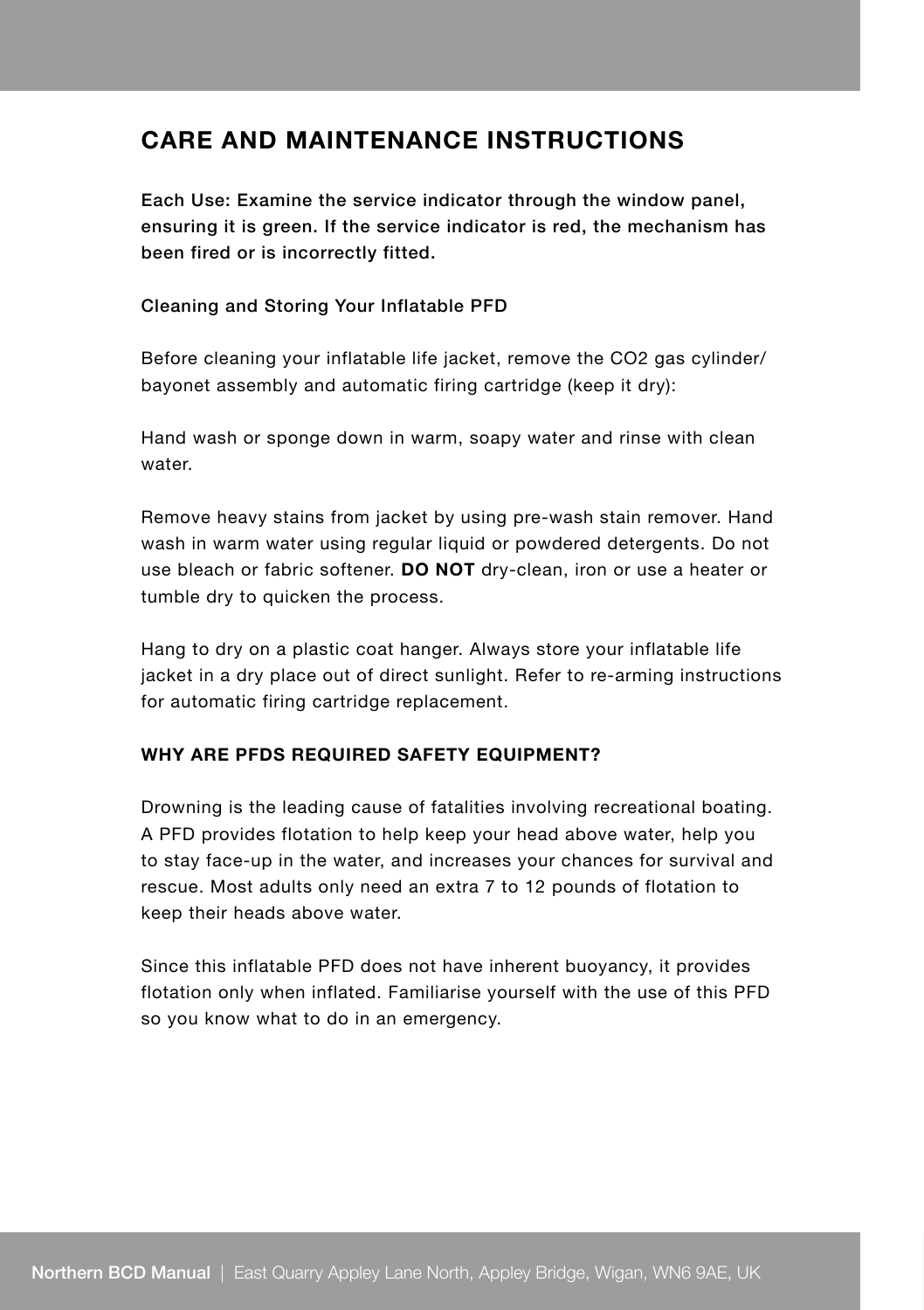## **HOW AND WHY TO TEST YOUR PFD**

Inflate your PFD and try it out in the water to:

Make sure it floats you:

- Comfortably (when worn properly)
- Adequately for expected wave conditions

Body shapes/densities affect performance. Make sure it works:

- Activating the CO2 inflation system
- Re-arming the CO2 inflation system
- Using the oral inflator tube

To check the manual inflation system (with CO2 cylinder/bayonet assembly removed); determine that the CO2 cylinder piercing pin moves freely when pushing up on the lever arm by pushing down on the pins and releasing the pins followed by the lever arm. Repeat this several times to check the manual inflation system.

We recommend that you purchase two automatic re-arming kits. One kit is to be used immediately in testing the automatic inflation system (see HOW DO YOU TEST YOUR PFD USING THE AUTOMATIC INFLATOR?) and the other to carry on board as a spare.

We recommend you test the automatic inflation system in the water at the beginning of each boating season. By doing this, you demonstrate that the automatic inflation system is still working properly and reduce the likelihood of premature inflation and its associated dangers.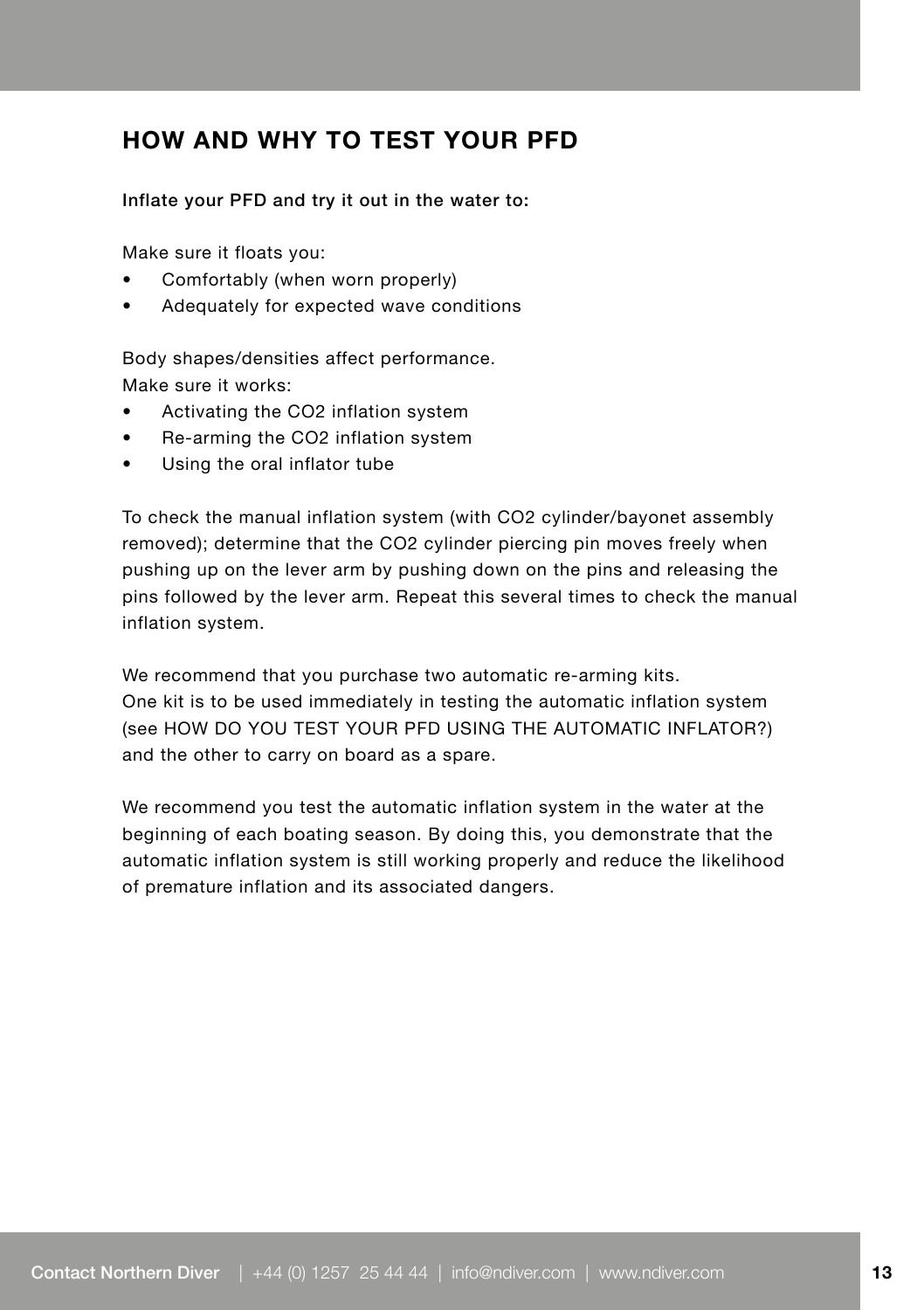## **HOW DO YOU TEST YOUR PFD USING THE AUTOMATIC INFLATOR?**

1. To test your inflatable PFD, you will need your fully armed PFD, and re-arming kit approved for your PFD.

2. Put on the PFD.

3. Get into shallow water, just deep enough that you can stand with your head above the surface. Once the inflator is underwater the PFD should fully inflate automatically within 10 seconds.

4. See if the PFD will float you on your back or just slightly less than vertical. In a relaxed floating position, verify that your mouth is well above the water's surface. Note the effect of where you hold your legs on how you float.

5. Get out of the water and remove the PFD. Remove the used CO2 cylinder/bayonet assembly and the used automatic firing cartridge from the PFD inflator. Deflate the PFD by depressing the oral inflator valve.

6. Let the PFD dry thoroughly. Keep the cap off the inflator while drying. Re-arm and repack the PFD in accordance with this manual.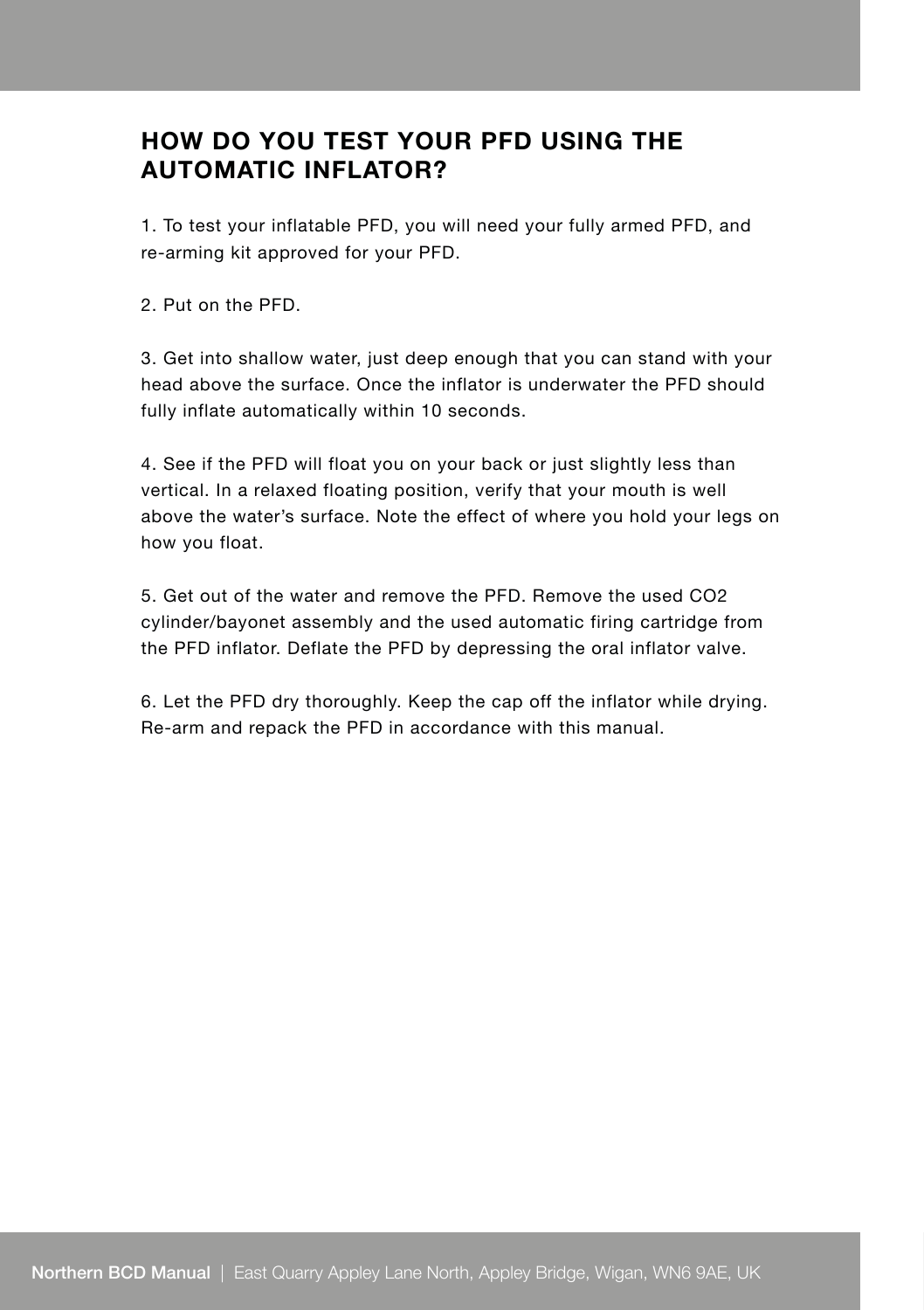## **HOW DO YOU TEST YOUR PFD USING THE MANUAL INFLATOR?**

1. To test your inflatable PFD, you will need your fully armed PFD, and re-arming kit approved for your PFD.

2. Put on the PFD.

3. Actuate the inflation system by jerking firmly downward on the pull tab. The PFD should fully inflate within five seconds.

4. Get into shallow water, just deep enough that you can stand with your head above the surface.

5. See if the PFD will float you on your back or just slightly lower than vertical. In a relaxed floating position, verify that your mouth is well above the water's surface. Note the effect of where you hold your legs on how you float.

6. Get out of the water and remove the PFD. Remove the used CO2 cylinder/bayonet assembly from the PFD inflator. Completely deflate the PFD using the oral inflator.

7. Let the PFD dry thoroughly. See 'Cleaning and Storing' of your PFD. Re-arm and repack the PFD in accordance with this manual.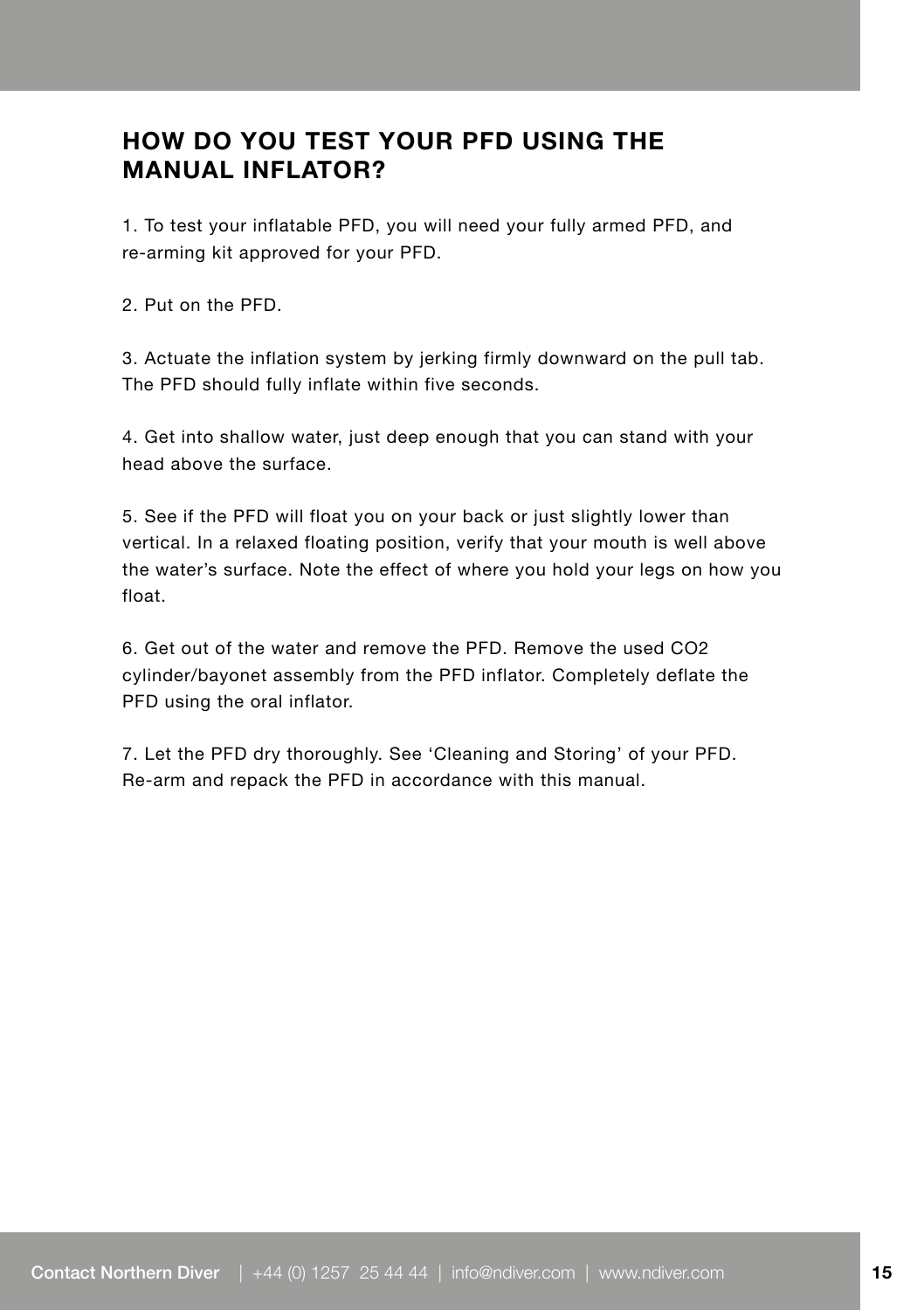## **HOW DO YOU TEST YOUR PFD USING THE ORAL INFLATOR?**

1. To test your inflatable PFD, you will not need any spare parts, or re-arming kits.

2. Remove the CO2 cylinder/bayonet assembly, to prevent inadvertent activation of the manual inflation system, which could potentially damage the PFD. Unscrew and remove the automatic firing cartridge. Otherwise, the cartridge will disintegrate during water immersion.

3. Put on the PFD

4. Get into shallow water, just deep enough that you can stand with your head above the surface.

5. Fully inflate the PFD using the oral inflator.

6. See if the PFD will float you on your back or just slightly back of vertical. In a relaxed floating position, verify that your mouth is well above the water's surface. Note the effect of where you hold your legs on how you float.

7. Get out of the water and remove the PFD. Completely deflate the PFD using the oral inflator.

8. Let the PFD dry thoroughly. See 'Cleaning and Stowage' of your PFD. Re-arm and repack the PFD in accordance with this manual.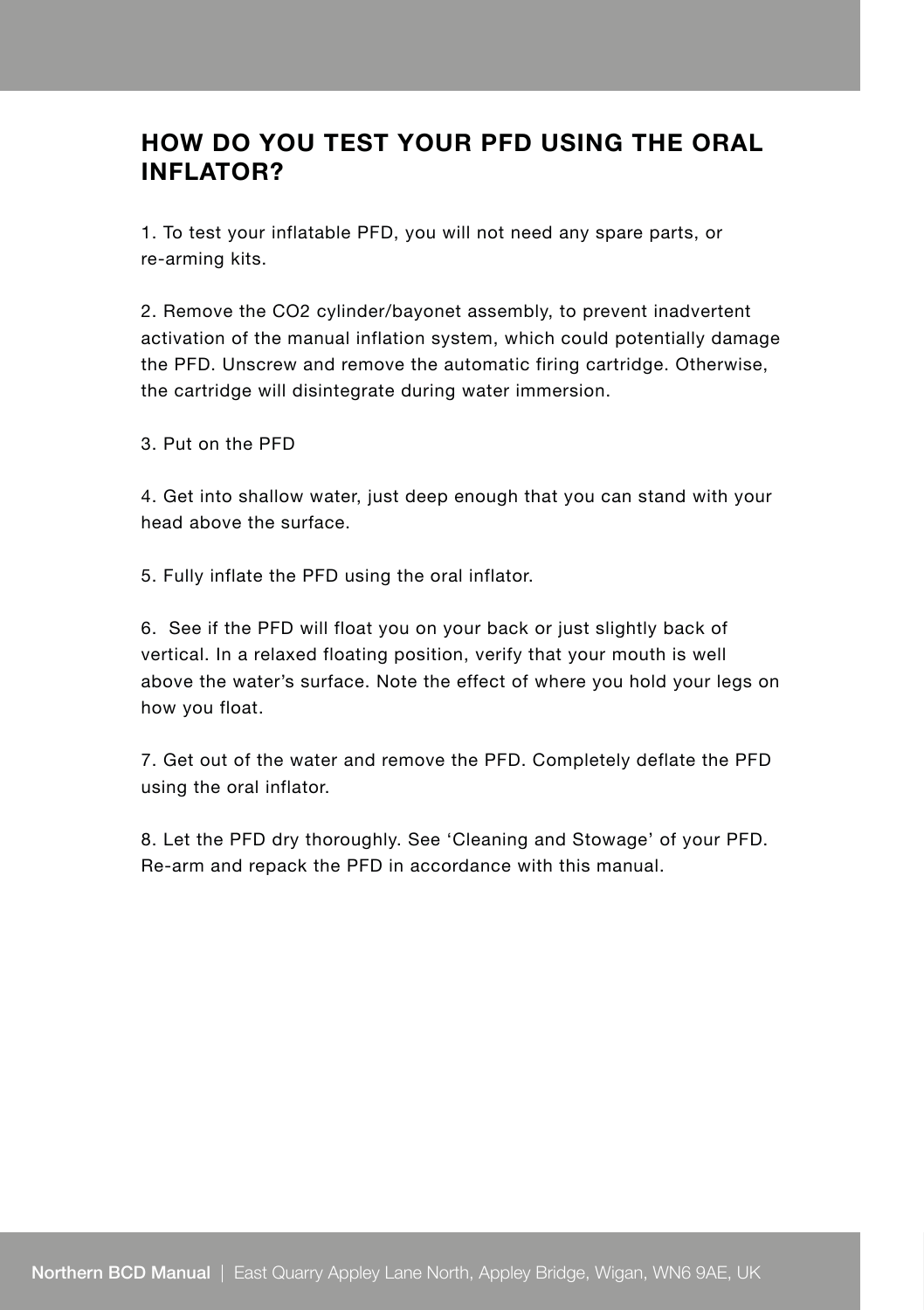## **WEAR YOUR PFD**

In approximately 80 percent of all boating fatalities, the victims were not wearing a PFD. Most fatal accidents happen on calm sunny days. This inflatable PFD is much more comfortable to wear than other PFD types. Get into the habit of wearing this PFD.

Non-swimmers and children especially should wear a hybrid or noninflatable PFD at all times when in or near the water.

#### **HYPOTHERMIA**

Prolonged exposure to cold water causes a condition known as hypothermia – a substantial loss of body heat, which leads to exhaustion and unconsciousness. Most drowning victims first suffer from hypothermia. The following chart shows the effects of hypothermia.

| <b>Water Temperature</b><br>$^{\circ}$ C ( $^{\circ}$ F) | Exhaustion or<br>Unconsciousness | <b>Expected Time</b><br>of Survival |
|----------------------------------------------------------|----------------------------------|-------------------------------------|
| 0.3(32.5)                                                | Under 15 minutes                 | Under 15-45 minutes                 |
| $0.3 - 4$ (32.5-40)                                      | 15-30 minutes                    | 30-90 minutes                       |
| 4-10 (40-50)                                             | 30-60 minutes                    | 1-3 hours                           |
| 10-16 (50-60)                                            | 1-2 hours                        | 1-6 hours                           |
| 16-21 (60-70)                                            | 2-7 hours                        | 2-40 hours                          |
| 21-27 (70-80)                                            | 2-12 hours                       | 3 hours, to Indefinite              |
| Over 27 (over 80)                                        | Indefinite                       | Indefinite                          |

#### **How hypothermia affects most adults**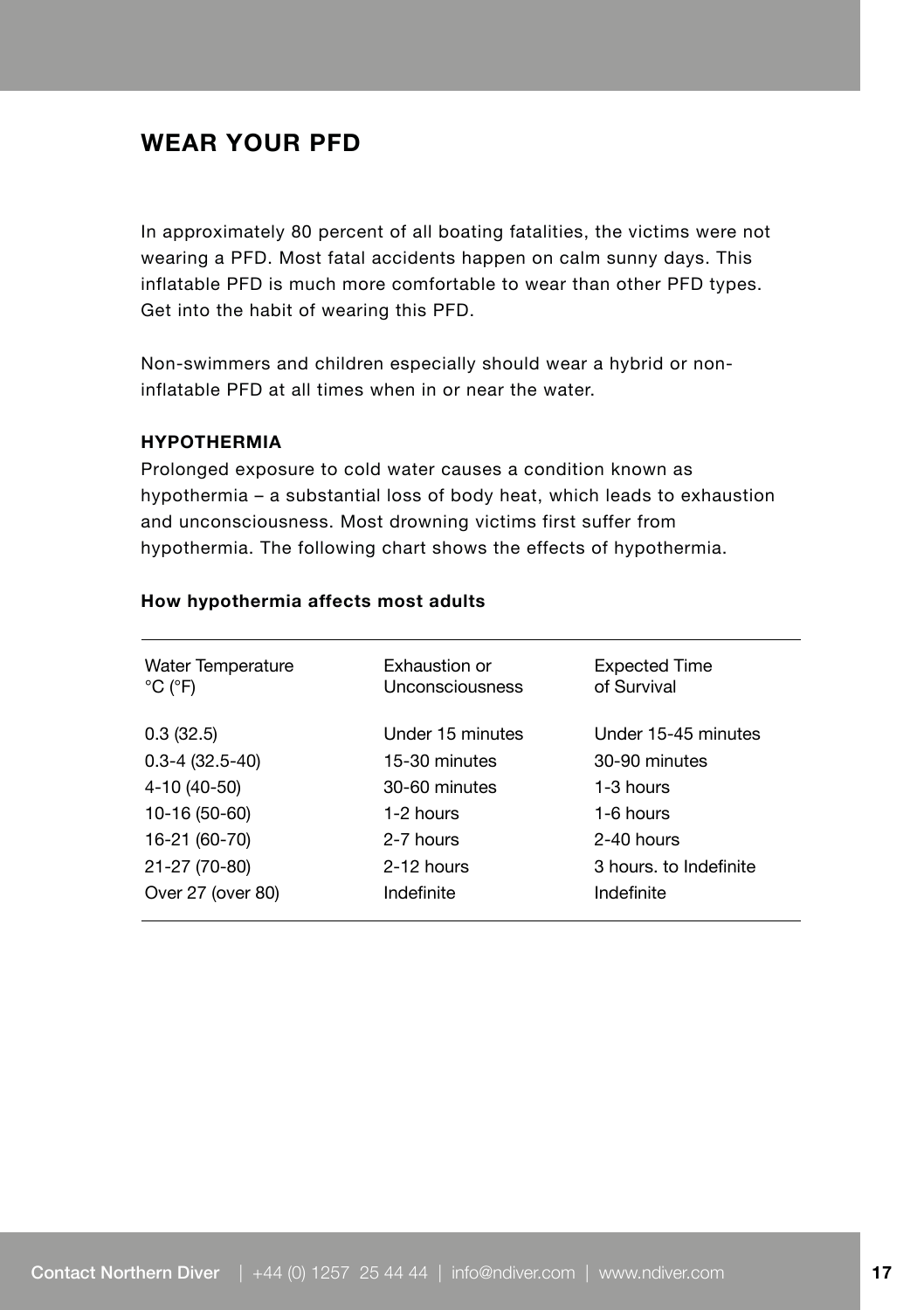## **WEAR YOUR PFD**

PFDs can increase survival time because they allow you to float without using energy treading water and because of their insulating properties. Naturally, the warmer the water, less insulation you will require. When operating in cold waters [below 15.6oC (60oF)] you should consider using a coat or jacket style PFD or thermal protective PFD as they cover more of the body than the lifejacket or belt style PFDs. Some points to remember about hypothermia protection:

1. Always wear your inflatable PFD. Even if you become incapacitated due to hypothermia, the Inflatable PFD will keep you afloat and greatly improve your chances of rescue.

2. Do not attempt to swim unless it is to reach a nearby craft, fellow survivor, or a floating object on which you can lean or climb. Swimming increases the rate of body heat loss and is not recommended in cold water. Keep your head out of the water as this will greatly lessen heat loss and increase your survival time.

3. Use the standard **HELP** position when wearing an Inflatable PFD, drawing the legs up to a second position, because doing so will help you conserve body heat.

4. Keep a positive attitude about your survival and rescue. This will improve your chances of extending your survival time until rescued. Your will-to-live does make a difference!

5. If there is more than one person in the water, huddling is recommended while waiting to be rescued. This action tends to reduce the rate of heat loss and thus increase the survival time.

#### **H.E.L.P POSITION**

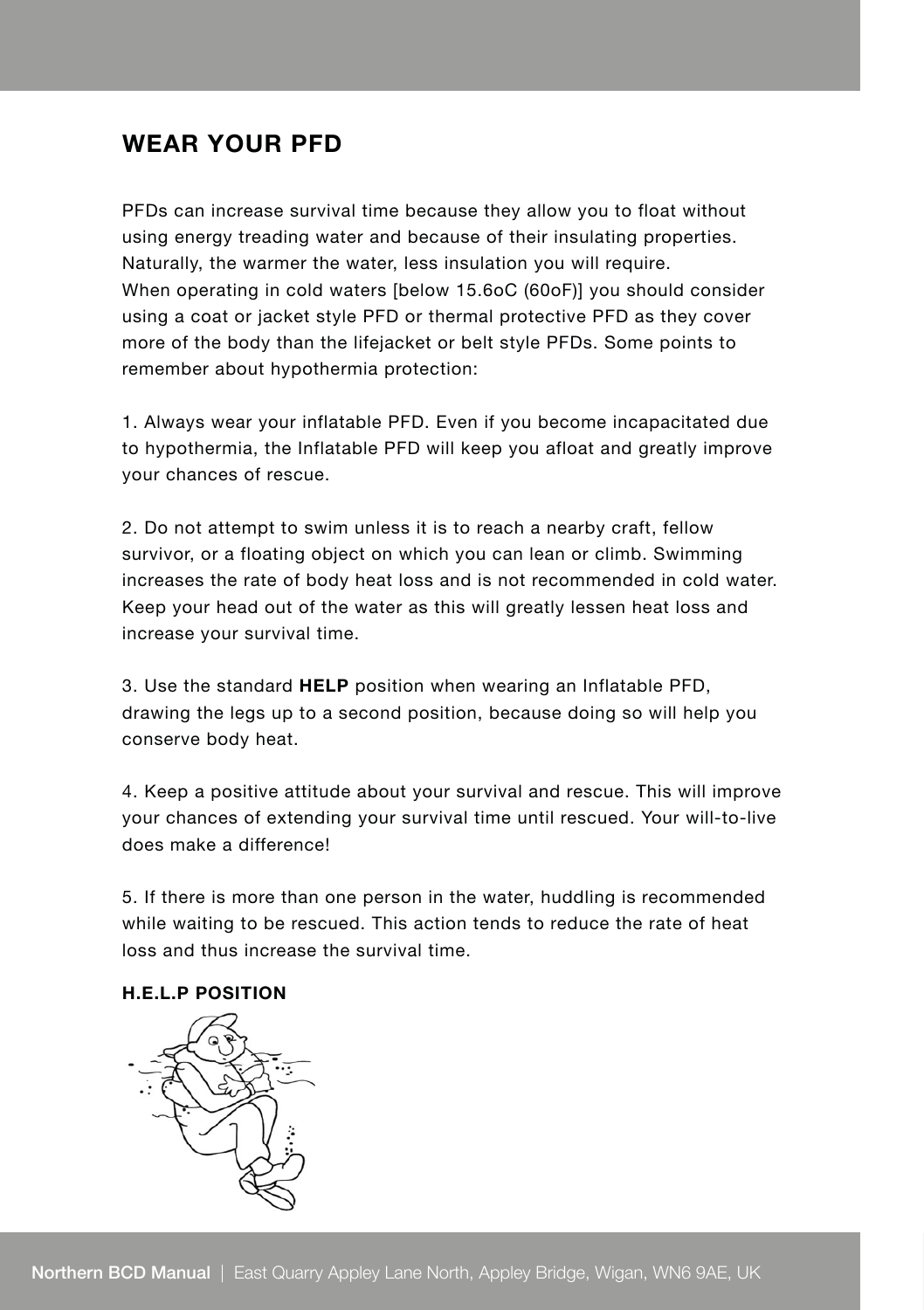## **EACH OF THESE DEVICES IS INTENDED TO HELP YOU SAVE YOUR OWN LIFE**

For your PFD to function properly, follow these suggestions to verify that it fits, floats, and remains in good condition.

1. Check the inflation mechanism status indicator before each use.

2. Get into the habit of re-arming the inflation mechanism immediately after each CO2 inflation (be sure the inflator is dry before re-arming).

3. Try your wearable PFD on and adjust it until it fits comfortably in and out of the water.

4. Mark your PFD with your name if you are the only wearer.

5. Do not alter your PFD. If it doesn't fit properly, get one that does.

6. Your PFD is not intended for use as a fender or kneeling pad.

7. If your PFD is wet, allow it to dry thoroughly before storing it. Store it in a well-ventilated area.

8. Do not dry your PFD in front of a radiator or other source of direct heat.

#### **DO NOT ATTACH PFDs TO YOUR BOAT**

Each PFD has straps, hooks, buckles, or other means for securing the device in place on the water. Some PFDs also incorporate decorative d-ring or tabs. Such items are not to be used to attach the device to the boat. Attaching the device to the boat will not permit it to perform as intended.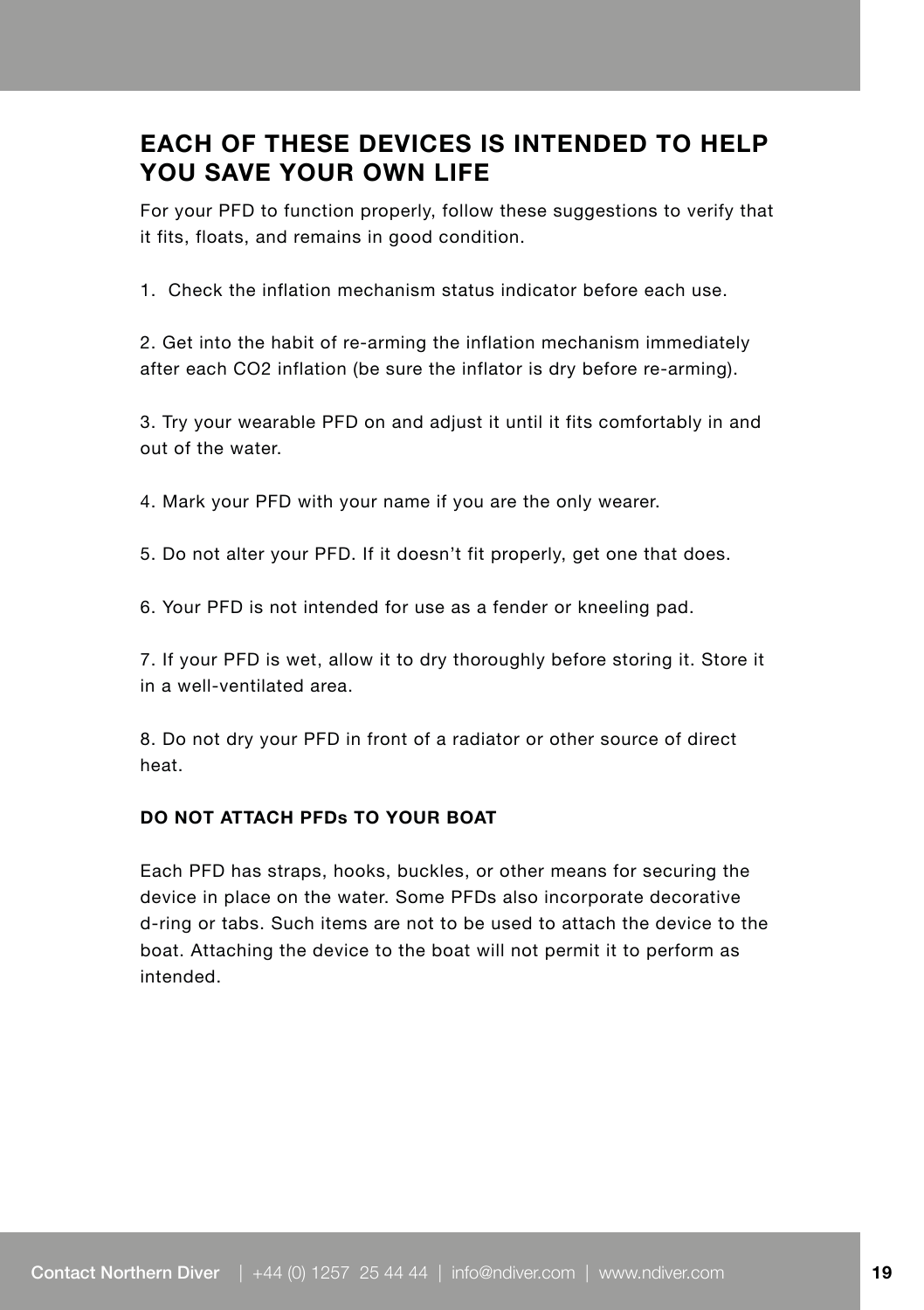## **USE IDENTIFICATION AND SERVICE RECORD**

TEST THIS DEVICE AT THE BEGINNING OF EACH SEASON AND PRIOR TO A LENGTHY SEA VOYAGE. WE RECOMMEND THIS DEVICE BE SERVICED BY NORTHERN DIVER'S AUTHORISED REPAIR FACILITY AT LEASTEVERY TWO YEARS.

| MODEL:                        |                                    |                       |                                            |  |  |  |  |
|-------------------------------|------------------------------------|-----------------------|--------------------------------------------|--|--|--|--|
| DATE:                         |                                    | <b>SERIAL NUMBER:</b> |                                            |  |  |  |  |
| <b>OWNER'S NAME:</b>          |                                    |                       |                                            |  |  |  |  |
| <b>SERVICE</b><br><b>NAME</b> | <b>NEXT SERVICE</b><br><b>DATE</b> |                       | <b>AUTHORIZED</b><br><b>FACILITY STAMP</b> |  |  |  |  |
|                               |                                    |                       |                                            |  |  |  |  |
|                               |                                    |                       |                                            |  |  |  |  |
|                               |                                    |                       |                                            |  |  |  |  |
|                               |                                    |                       |                                            |  |  |  |  |
|                               |                                    |                       |                                            |  |  |  |  |
|                               |                                    |                       |                                            |  |  |  |  |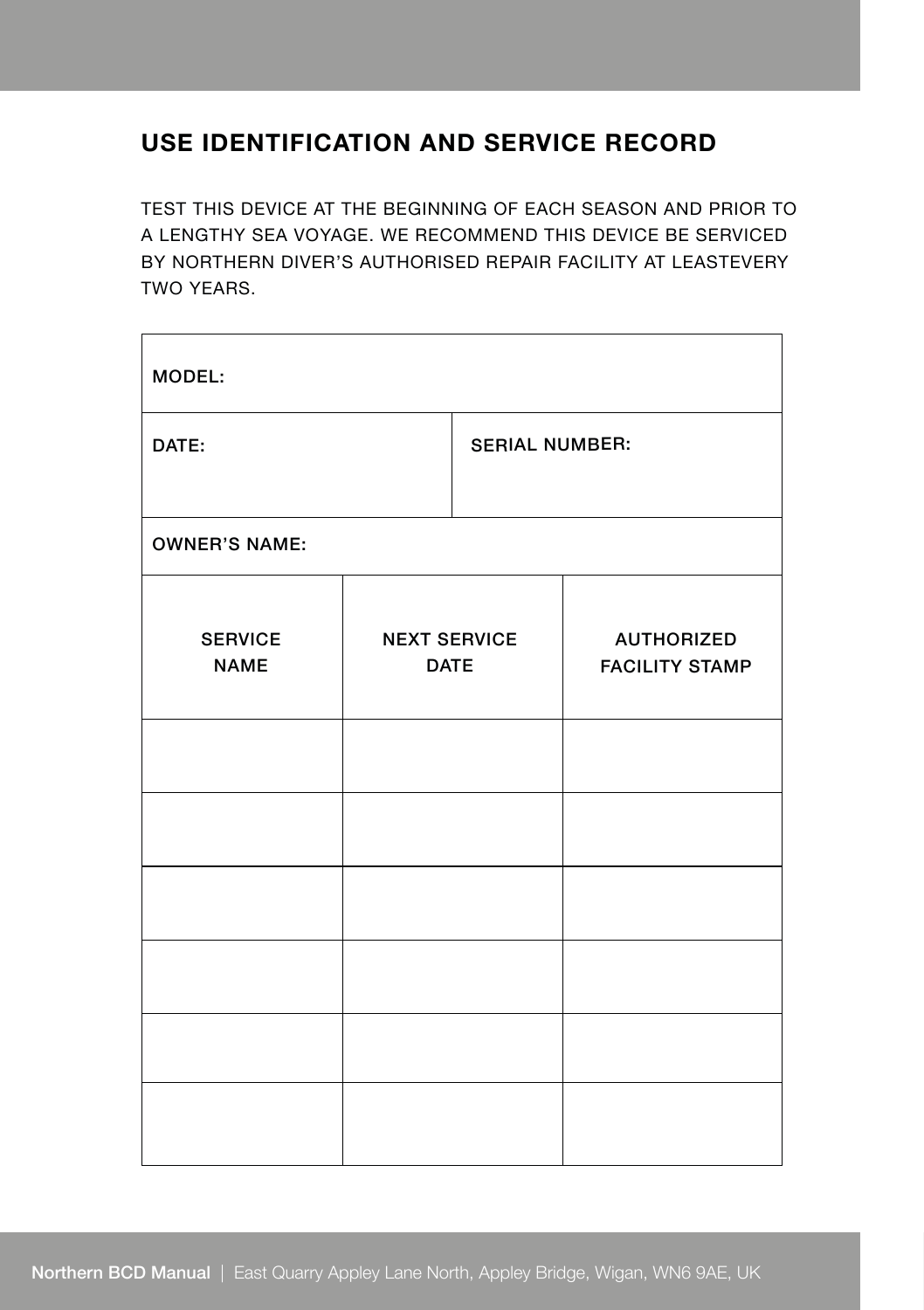## **FIND US**



We are happy to answer any questions you may have.

We are located in Appley Bridge, Lancashire, UK - only 5 mins from the M6 motorway (J27). Manchester & Liverpool international airports are only 40 mins away. Wigan North Western rail station is 2 hrs & 3 mins from London Euston.

We are more than happy to collect clients and return them after their visit.

Northern Diver International Ltd. East Quarry, Appley Lane North, Appley Bridge, Wigan, Lancashire, WN6 9AE, UK